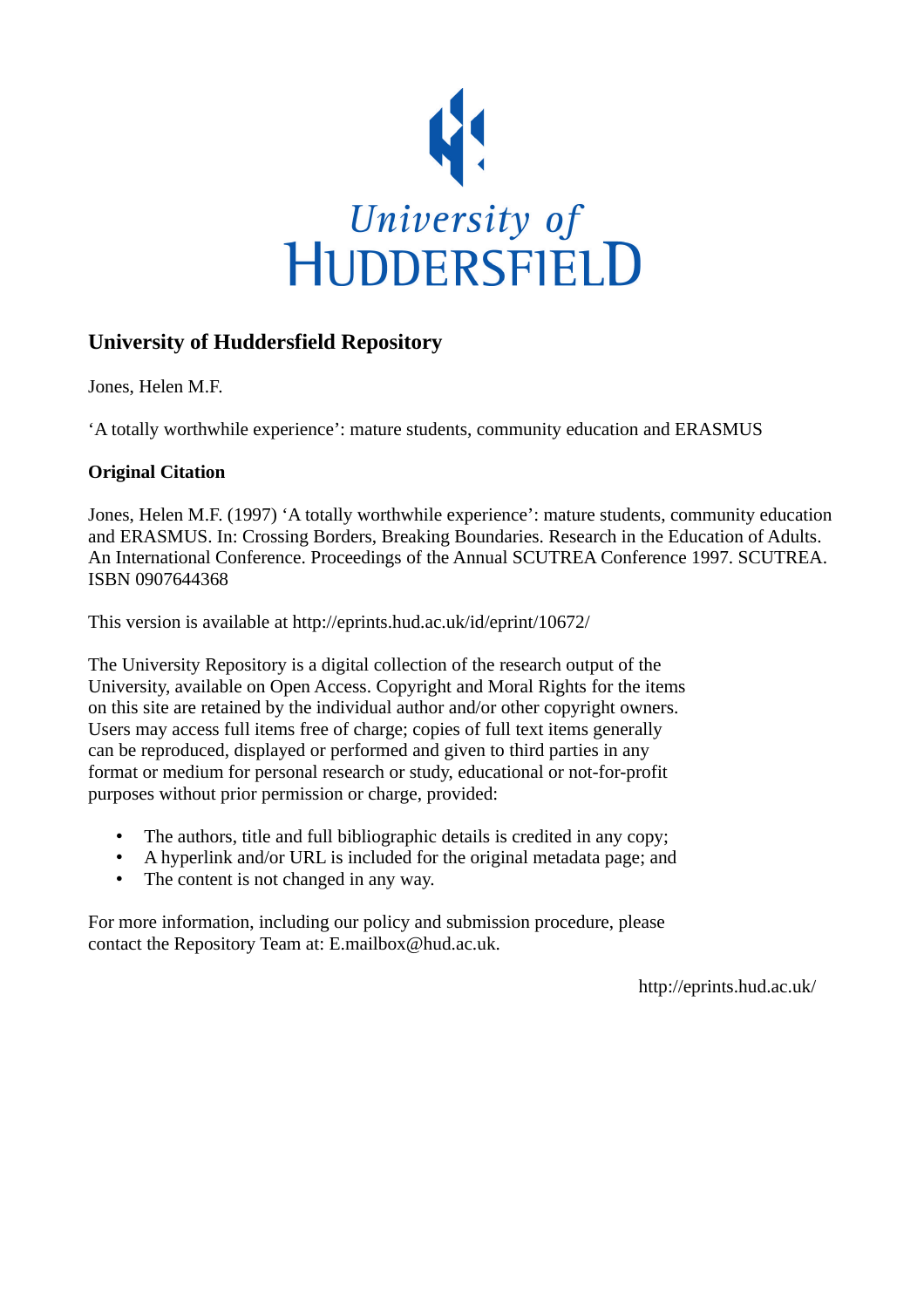# **'A totally worthwhile experience': mature students, community education and ERASMUS**

# Helen MF Jones, University of Huddersfield, UK

 literal interpretation of the phrase 'crossing borders, breaking boundaries' is physical and involves travel. The Commission of the A literal interpretation of the phrase 'crossing<br>borders, breaking boundaries' is physical and<br>European Union (EU) established the ERASMUS (European Union Action Scheme for the Mobility of University Students) Chapter of the Socrates programme, together with other schemes promoting transnational mobility, with the manifest intention of breaking down the barriers presented by national borders and promoting understanding and co-operation. In this paper I examine the use of ERASMUS by students who are working towards professionally validated qualifications in youth and community work (YCW), an aspect of community education. Funding from ERASMUS provides students with the opportunity to spend three months in a different EU Member State but what effect does the experience of crossing international boundaries have on the individuals and professional fields involved? I refer to ongoing research concerning the use of ERASMUS by YCW students and also to a recently completed small empirical study concerning mature students from the University College of St Martin, Lancaster, UK who had recently returned from placements in various countries. Quotes from interviews conducted during the latter study are included in the paper.

## Structures and institutions

Given the complexity of the inter-relationships concerned in shaping the situation, brief definitions of the various organisations, institutions and structures involved are necessary. In the UK context, the training of future community educators through full-time degree courses which include professional accreditation in YCW, validated by the National Youth Agency (NYA), has been considered in earlier SCUTREA papers. YCW, as a facet of community education, was identified as sharing many features with radical aspects of adult education with particular emphasis on empowerment, reflective practice and education for transformation (Jarvis and Notley 1996; Jones 1996). I build on this identification and focus particularly on mature students on YCW courses. During their courses, students have practical opportunities to engage in one-to-one and group work with both young people and adults: the NYA requires that 40% of course time is spent on fieldwork placements (National Youth Agency 1994). These provide students with vital opportunities to link theory and practice in 'real life' rather than college environments, working alongside professional practitioners. A key aspect of placements is the supervision given by practitioners. They not only act as mentors, presenting models of good technique, but also

facilitate students' learning through, for example, highlighting links between theory and practice and promoting reflective practice.

At European level, ERASMUS offers individual fulltime undergraduates the opportunity to spend three months living and studying in a different EU Member State. Published data show the majority of participants to be engaged in business studies, foreign languages, law and engineering courses. The percentage studying education and social sciences is very low; Teichler and Maiworm's extensive study of the 1988-9 cohort included individuals in single figures (Teichler and Maiworm 1993). Most participating students spend their time attending a higher education institution in their country of destiny. A minority engages in work experience with an employer. For YCW students, the period is usually used to complete a fieldwork placement in a community-based organisation. ERASMUS participants are mainly aged from 18 - 22 but YCW courses not only require a certain age on entry but also attract a high percentage of mature students. Most of the students involved in the empirical study were aged over 30. Thus the degree area, the activity in which the students engaged and the students themselves are not 'typical' for ERASMUS. Such atypical use of the scheme generates a number of questions. What, for example, are the outcomes of using a scheme which aims to reduce the effects of national borders for fieldwork placements during which students are required to conduct fieldwork within a clear framework of values, skills and knowledge? Is the physical crossing of borders reflected in the crossing of boundaries within individuals' professional practice? And to what extent are the ERASMUS goals of increased understanding and cooperation achieved?

## 'The opportunity to do something a bit different'

The students in the empirical study saw ERASMUS as offering a unique chance to experience living and working in a different country with a different culture, political structure and institutions; 'to do something a bit different'. They seized the opportunity despite scant information about the professional context or, indeed, the nature of the fieldwork placements they would be undertaking. During their placements they encountered two particular areas of barrier, both broadly related to issues of translation. The first, of course, was linguistic. Few of the students, in common with the majority of UK inhabitants, spoke a second 'official' European language to a sufficient level to be able to complete a placement in that language. Undertaking placements in a person-centred field of work in-evitably requires a particularly sophisticated under-standing of, and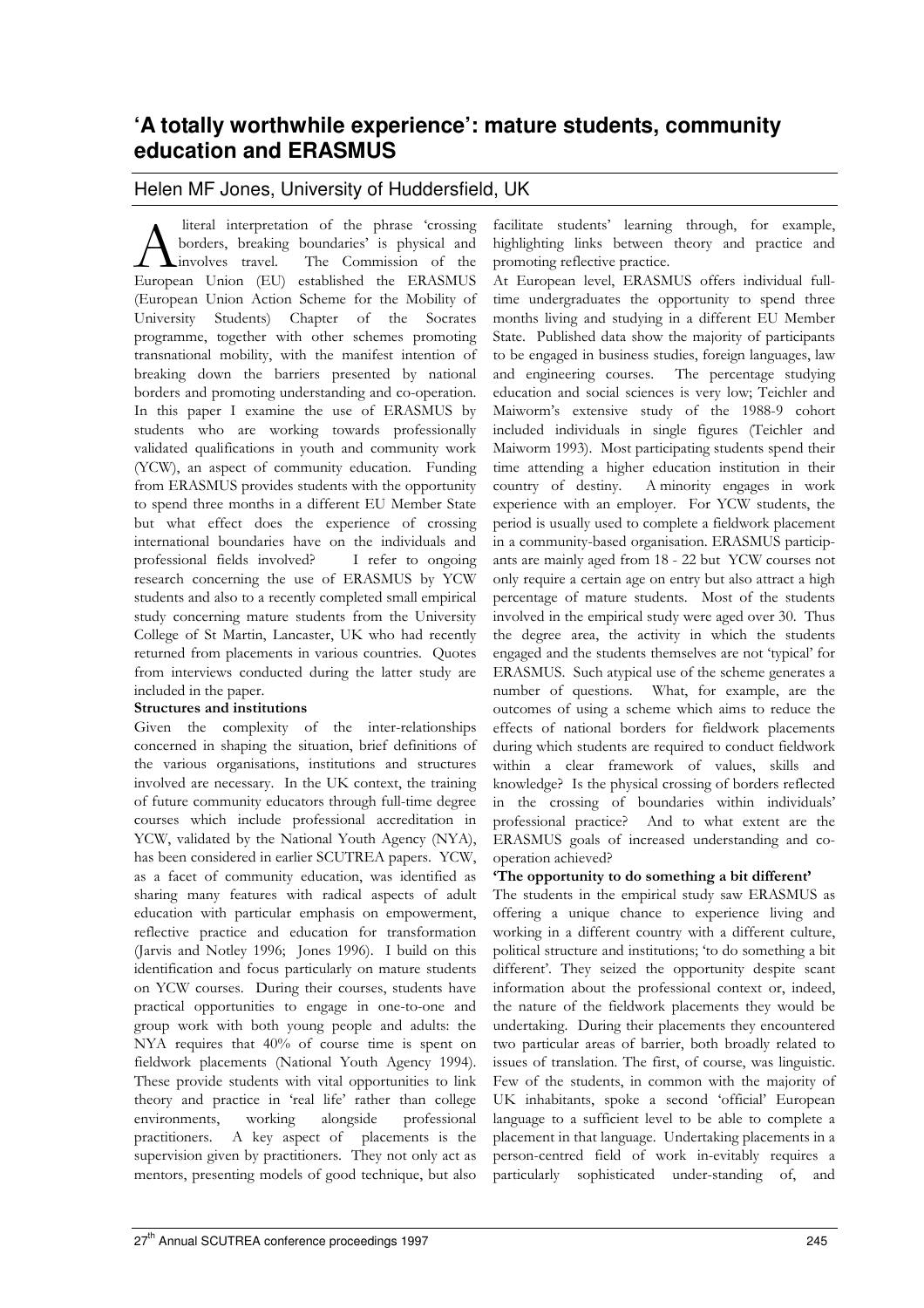sensitivity to, the nuances of language. Youth and community workers need to be able to understand fully in order to identify accurately what is unacceptable or oppressive before they can challenge effectively. The fact that most students were limited to working in English when in another European country imposed a restriction on the extent to which they could be involved in the NYA's requirement of 'informal education work with young people and adults'. Although those with activity-based skills were able to lead sessions and there was potential for sharing experiences and networking, the nature of the work they could do was inevitably different to what they could undertake in the UK. Currently, the extent to which the concept of alternative modes of communication and awareness of non-verbal forms of communication may be worked into the conduct and assessment of their work is a largely unexplored area. Given that not all interpersonal skills rely wholly on language, it could be suggested that, rather than focusing entirely on linguistic aspects of communication, there could be potential for exploring alternative ways round the barrier.

However, the problems of translation were not only linguistic. Whilst the precise skills, training and qualifications required of a hospital doctor or an architect may vary between Member States, the profession exists in a directly comparable form. This is not the case with the professions which, in the UK, include YCW and adult and continuing education. These share techniques and values and are distinct from social work and from welfare-orientated areas of work. YCW, with its focus on young people and communities does not 'translate' into a profession which is understood by workers in other EU member states. Indeed, it is far from easy to provide a clear and succinct overview of the various professions situated on the continuum of people-centred occupations in the different Member States of the European Union. As with the fields of compulsory and post-compulsory education, each Member State has its own, often assiduously guarded, structures and traditions. The difficulty of comparison has been identified by researchers: in his consideration of the potential for a comparative analysis of the education of adults, Jarvis observed, 'it is ... difficult to compare ... different countries since there is not even agreement among different scholars as to precisely what the phenomenon is!' (Jarvis 1992, 405) He added that certain forms of provision, 'such as social pedagogy and literacy' are regarded in some countries as 'social welfare provision for the needy' whilst elsewhere they are regarded as education (Jarvis 1992, 408). Davies Jones further examined the profession of 'social pedagogue', familiar in many EU states but which 'has no counterpart in Britain'. The precise nature of the profession varies between countries, including areas from adult education to youth work and from residential childcare to therapeutic care work. Considering Europe as a whole,

he noted, 'a great variety of mini-professions has been set up with little thought given to the overall professional structure and longer term considerations' (Jones 1994, 19). Each 'mini-profession' brings together different combinations of responsibilities, techniques and philosophies. The fragmented nature of the field should not be seen as the successor to a united and coherent past but rather a response to the different perception of new areas of need in different states. Furthermore, inevitably, each country's professions form distinct hierarchies based on aspects including length and scope of training required and on national attitudes. The lack of any professional area which presents a direct parallel with YCW poses a particular barrier when students attempt to practice the skills, knowledge and values learned in the UK.

The difficulty presented by the disparities between the philosophy and ethos on which the work is founded in the different Member States is more profound than the difficulties posed by language. Not only is the continuum of people-centred work divided up differently in each country but it is constructed on different intellectual traditions and state welfare systems. When workers in related fields in any particular country engage in inter-disciplinary initiatives, they share a general understanding of their differences and of their national context. However, where ERASMUS students are working with organisations in other states, the very lack of awareness of the nature of their different theoretical foundations presents a barrier. Professional terms (which the students termed 'jargon') could not be translated using a dictionary. Although the opport-unity to observe and experience alternative models in practice could encourage understanding, the differences in frames of reference are more profound than students in the course of their studies were able to comprehend fully.

The principles underpinning each state's response to youth as an issue and the relationships which characterise the professional field both serve to demonstrate complexities of boundary encountered by ERASMUS students. Chisholm identifies four 'political orientations' within perspectives on youth affairs. These are not mutually exclusive but 'co-exist in varying patterns in each country'. The synthesis of 'social progressivism', 'solidarity and social justice', 'active citizenship' and 'social integration', forms the basis of the professional response to young people (Chisholm 1993). ERASMUS students en-countered practice based strongly on a social integrationist approach whilst their own practice is grounded in 'solidarity and social justice'; in challenging 'persistent social inequalities' and, as mentioned earlier, is characterised by aspects shared with radical approaches to adult education. The practice approach is one of the areas of relationship identified by Lorenz. He suggests that the field in mainland Europe is characterised by:

• The relationship with different dominant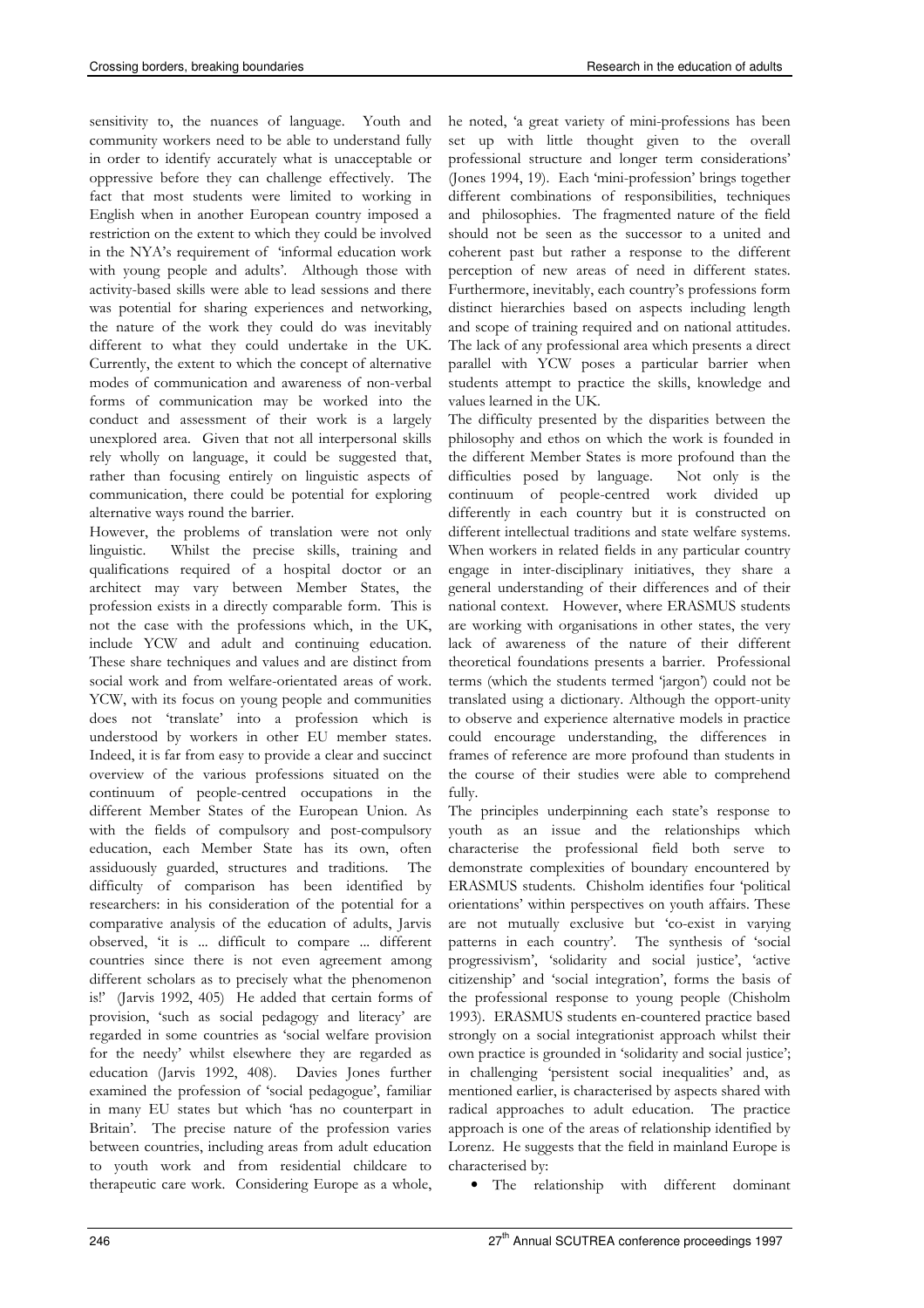ideologies and political programmes as mediated by different types of welfare states and welfare regimes ...

- The relationship with different intellectual traditions in social science, psychology and pedagogy as an escape from ideologies ...
- The potential relationship with service users and social movements (Lorenz 1994, 9)

UK YCW emphasises particular values, skills and areas of knowledge. Practical techniques are highly developed. A range of methods is employed to develop effective reflective practitioners. Epistem-ologically, however, YCW is in its infancy. Whilst it draws from intellectual traditions of the social sciences, the fact that workers are required to demonstrate particular values in practice gives the field an uneasy relationship with traditional empiricist approaches. The overt emphasis on challenging the barriers presented by inequalities, such as those founded on gender, race and sexuality, results in an inherently subjective approach with an identifiable and strong ideology. Debate is emerging concerning the formation of an epistemological foundation for the work. The need has been highlighted (Popple 1995, 102) but discussion around its construction is in its early days. Both standpoint and post-modern epistemologies may be relevant but there is immense scope for exploration. YCW does not seek to 'escape' from ideology but rather to make explicit the relationship between practice and ideology. This suggests a difference with mainland European professions characterised by a social integrationist approach founded on social science traditions with ideology implicit rather than explicit. Furthermore, the language and approach owe more to methods developed in the USA than Europe.

The comparative weakness of YCW's theoretical grounding is thrown into focus when students encounter professionals in other Member States. UK students are knowledgeable concerning the practical impacts of oppression and they have developed skills to use in working with groups and individuals to challenge its manifestations. Supervisors, trained in professional areas with highly developed intellectual traditions in social science, psychology and peda-gogy, were impressed by ERASMUS students' practice and sought theoretical explanations beyond those the students were able to offer. The students did not necessarily have the level of understanding to identify the fact that part of the difference they were experiencing was grounded in the fact that their field of work is grounded in a specific ideology whilst the workers in other states have their grounding in academic empiricism or alternative ideologies. This difference did not encourage mutual understanding even where linguistic difficulties were not present. Moreover, the difference in intellectual tradition extends to the ways in which the study of youth issues and young people themselves is formulated: the potential for genuinely transnational (not merely

comparative) perspectives has been identified but currently each Member State has its own distinct methodology (Chisholm 1993).

### 'They asked me, 'What's anti-oppressive practice?''

As indicated, the data I gathered for the empirical study suggested that the difference in professional perspectives was particularly evident when students endeavoured to rehearse their skills in the field of anti-oppressive practice. They found the reaction they encountered was useful since they had to articulate their values and explain their skills and knowledge to an extent which would not be required in the UK. Values had to be put into words which fully explained their nature, sometimes for the first time. Students identified challenging their fellow workers and even their supervisors around issues of racism including the use of stereotyping, jokes and terms offensive in English. They met blanket denials that any problems existed, requiring them to explain the range and diversity of oppression and, at the most fundamental level, why it was of the utmost significance. In one Member State, male students encountered little understanding of the reasons for providing single sex activities for young women and found themselves explaining the nature of sexism in a country with a history of equality of opportunity but where they detected no apparent parity of outcome. Although 'social exclusion' is a phrase found in many EU publications, students perceived little awareness of its impact at grassroots level. In one instance, students encountered workers who focused only on leisure-based provision in 'middle-class areas', who denied the existence of problems of inequality and were dismissive of the needs of the locality's 'poorer people and recent immigrants'. Work with poorer people was seen as an aspect of welfare and not, in this case, the responsibility of social pedagogues; the students did not encounter engagement in projects around empowerment or education for transformation.

In general, the data indicated that, provided students were confident in their personal models of reflective practice, there were many opportunities for them to engage in anti-oppressive work. However, super-vision by a practitioner could not be structured in the same way as in the UK. Supervisors could not be expected to act as mentors or to provide a model of good YCW practice although their supportive and often questioning rôle was invaluable. Supervisors' professional theory and practice were not the same as the theory and practice the students were being required to develop although their obvious interest in the thinking behind what they were seeing was a great asset. The questions supervisors asked provided students with opportunities to examine fundamental aspects of their work which, in the UK, would go unremarked.

### 'If I had had doubts about the validity of youth and community work it took it away'

Whilst ERASMUS is intended to break down barriers, YCW students identified how the different perspective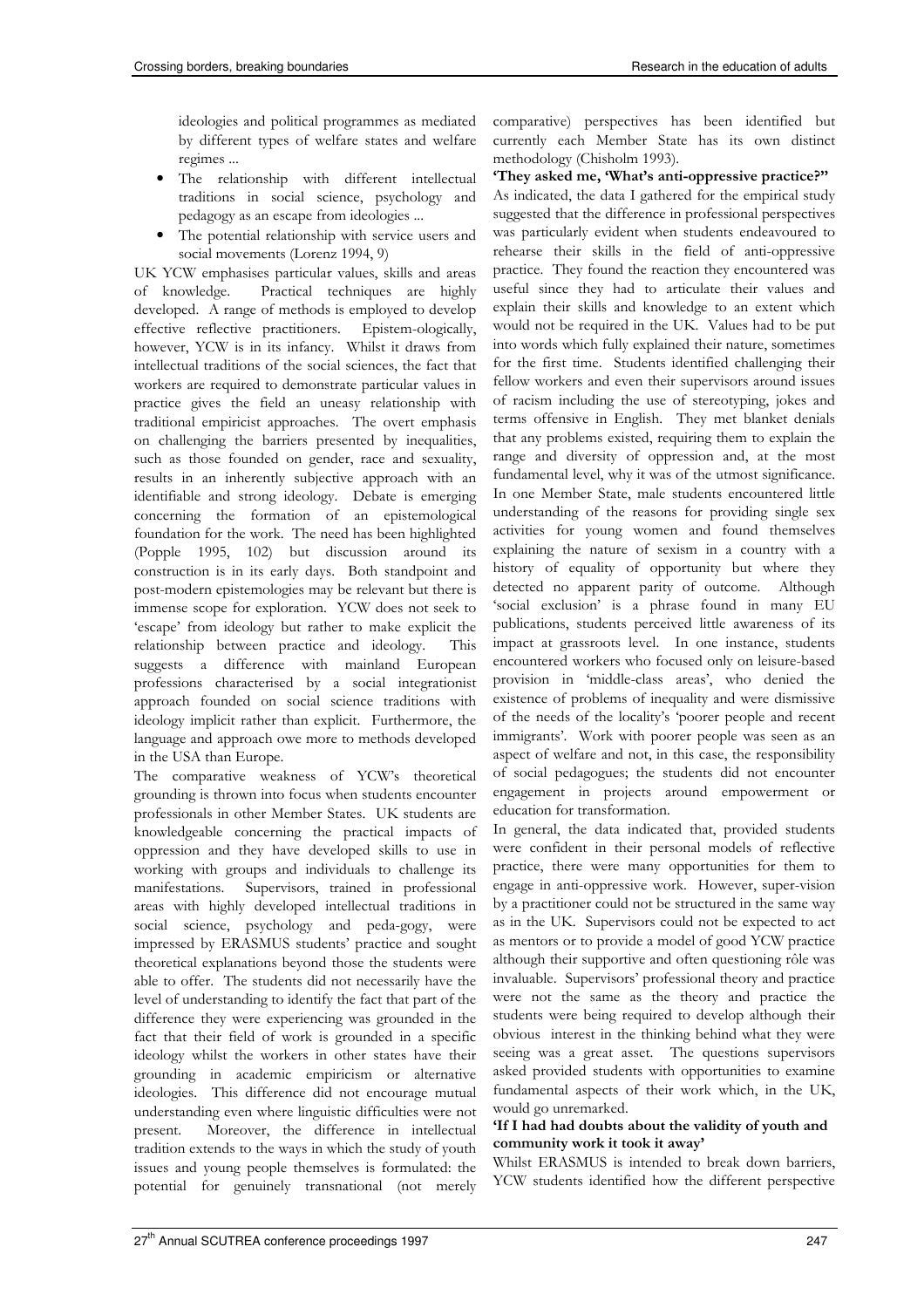resulted in new insights into their own practice. Chisholm identifies similar reasons for undertaking comparative research; 'deeper under-standing of one's own society and culture by accessing external points of reference, improving the workings of one's own society and culture by learning or borrowing from others; and positioning or ranking one's own society and culture against others in relation to dimensions of development and performance'(Chisholm 1995, 21). However, students did not only gain a different perspective. Their experiences resulted in a strengthened confidence in the validity of YCW and in a conviction that UK practice was 'ahead' rather than 'different', especially with regard to anti-oppressive practice. Paradox-ically, ERASMUS had led to a reinforcement of professional boundaries and the creation, amongst the participants, of a hierarchy.

There is a tendency amongst UK workers to assume that their model is better in some way. This is supported by the fact that the emphasis on the understanding and challenging of oppression, with particular focus on racism, is perceived by workers based in the UK to be more developed in the UK. This attitude denies the well-developed understanding of, for example, xenophobia, in certain states. It also ignores the way in which each country's discourse is shaped by its particular interplay between culture and history (Taylor 1994). Again, issues of language, terminology and translation affect the way the subject is addressed and can undermine comprehension. Nonetheless, the ERASMUS students, all of whom were white, perceived a lack of understanding of racism and even encountered denial of its existence. They endeavoured to explain such concepts but, for many people in other Member States, the UK's credibility on all social matters is epitomised by the government's opt-out from the Social Chapter.

### 'A totally worthwhile experience'

The ERASMUS students stressed the value of their placements, giving individual personal development as the key feature. Experiential learning, such as that experienced during placements, both challenges and changes people (Woolfe 1992) and it is clear that the ERASMUS placements offered such opportunities. Teichler and Maiworm found:

former ERASMUS students clearly rated the general impacts, i.e. those on personal development and ways of thinking, as most important ... many ... view themselves, or explicitly say they are viewed by others, as very capable of coping with unexpected situations, persons not previously known, etc., and that they are considered to be more flexible in their ways of thinking and acting (Teichler and Maiworm 1993, 67- 8).

The ability to deal with unexpected situations and to think and act flexibly are qualities explicitly required in youth and community workers and are aspects which placements are designed to foster. The students also reported being strengthened in their understanding of, and belief in the importance of, YCW. Furthermore, the practical experience of living as 'an outsider' is valuable to future workers in their understanding of oppression.

The effect on YCW as a profession was two-fold. First, focus was thrown on the highly developed practical skills and knowledge together with the values on which the work is built. This was essentially positive; the perspective was validated. Secondly however, the weakness of the profession's epistemological basis was highlighted. There are several possible responses. The latter point has been identified and discussion and research are taking place which will build relevant theory although such processes take time. In addition, given increasing globalisation, it could be suggested that work with young people and communities needs future community educators whose perspective is as broad as possible. Alternatively, the paradoxical increasing emphasis on the local could suggest that concentration should be on work with identifiable local communities; on building on existing strengths and that training should reflect this.

Currently, discussion continues on the broad issues while individuals continue to take the opportunity to gain the new perspectives on themselves and their practice afforded by spending time living and working in a different Member State. Nonetheless, the data suggest that the aims of ERASMUS may not be achieved; the physical barriers may be crossed but increased understanding of different countries might actually reinforce belief in YCW: the boundaries of the profession are strengthened. Although a contradiction, the experience of living and working in a different state appeared to reinforce students' confidence in the validity of the UK's model of YCW and particularly in its emphasis on challenging inequalities. In conclusion, however, consideration must be given to the students who emphasised how they had had the opportunity to understand 'the impact of the training', to gain confidence in their developing critical praxis and, above all, to participate in what one identified as 'a totally worthwhile experience'.

### References

Chisholm, L (1993) Young people in the European

Community: staking the terrain for European youth research. Youth and Policy (40): 49 - 61.

Chisholm, L (1995) European youth research: tour de force or turmbau zu Babel? In L. Chisholm et al (eds) Growing up in Europe. Berlin: de Gruyter. 21 - 32.

Davies Jones, H (1994) The Social Pedagogues in Western Europe - some implications for European interprofessional care. Journal of Interprofessional Care 8(1): 19 - 29.

Jarvis, C and M. Notley (1996) Community educators: the new generation. In M. Zukas (ed) Diversity and development: futures in the education of adults: proceedings from the 26th annual SCUTREA conference. Leeds: SCUTREA.

Jarvis, P (1992) Towards a Comparative Analysis? In P. Jarvis (ed) Perspectives on adult education and training in Europe. Leicester: